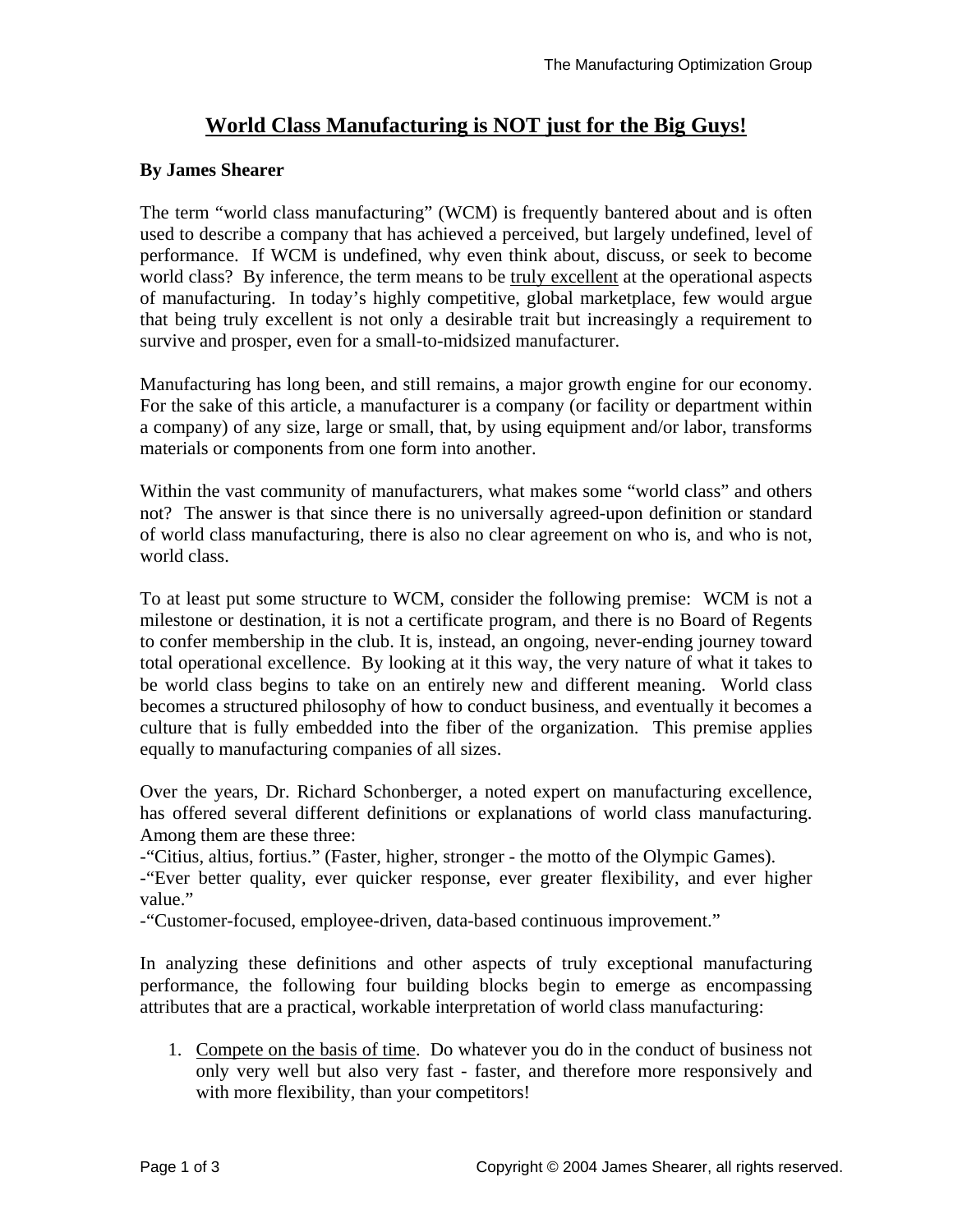- 2. Have very high levels of product and process quality. Anything less than excellent quality is no longer acceptable, even for inexpensive, everyday commodity products. One need only look at the automobile industry to see the impact good or bad quality can have on overall success (witness Yugo ® compared to Honda ®). Excellent quality, as defined by the customer, has increasingly become the ante to even be allowed to participate in the manufacturing game.
- 3. Involve all stakeholders in the conduct of business. Stakeholders are not only owners and / or executive management. They include employees at all levels, vendors, customers, and community. Their involvement, at appropriate times and for appropriate aspects of the business, can add new ideas, entirely new perspectives, and a rich, unique flavoring to the broth!
- 4. Practice continuous improvement in all aspects of the business. In business, there is no such thing as perfection but, as Lexus ® said in its original tagline, "the relentless pursuit of perfection," manufacturing companies must adopt a culture that is never complacent, never satisfied, never rests on its laurels, and never, ever stops trying to improve in every area possible.

How does a small-to-midsized company embed this world class culture into its very fiber? There are four sequential steps that will drive the adoption of each of the above building blocks of world class manufacturing. They are:

- 1. Awareness. The organization and all of its employees must be fully aware of the goal to become "world class" and of the existence of each of the four building blocks or elements necessary to achieve that goal. (This is a leadership responsibility & a communications effort.)
- 2. Understanding. There must be clear understanding by the employees of *why* the organization needs to become world class and of the potential for each building block to positively impact the overall success of the business. The understanding should include *how* each building block can impact the business and the possible *magnitude* of the impact. (This is primarily a training effort.)
- 3. Acceptance. The organization and its employees must accept the premise that each of the four building blocks, individually (and as a collective whole), is inherently valuable and, in fact, critical to competitive success in the global marketplace. In other words, they must "buy in" to the concept of world class performance and a world class culture. (This is typically an "epiphany" event for individuals that occurs through extensive training and consistent, constant reinforcement by leadership and so-called champions or sponsors.)
- 4. Implementation. The organization and employees must put the elements into practice - into everyday use. If the three sequential steps immediately above (awareness, understanding, and acceptance) are not followed by the implementation step, they become nothing more than an interesting academic exercise or philosophical reflection.

Implementation typically takes the form of several significant initiatives, each initiative having numerous individual projects. The initiatives might address